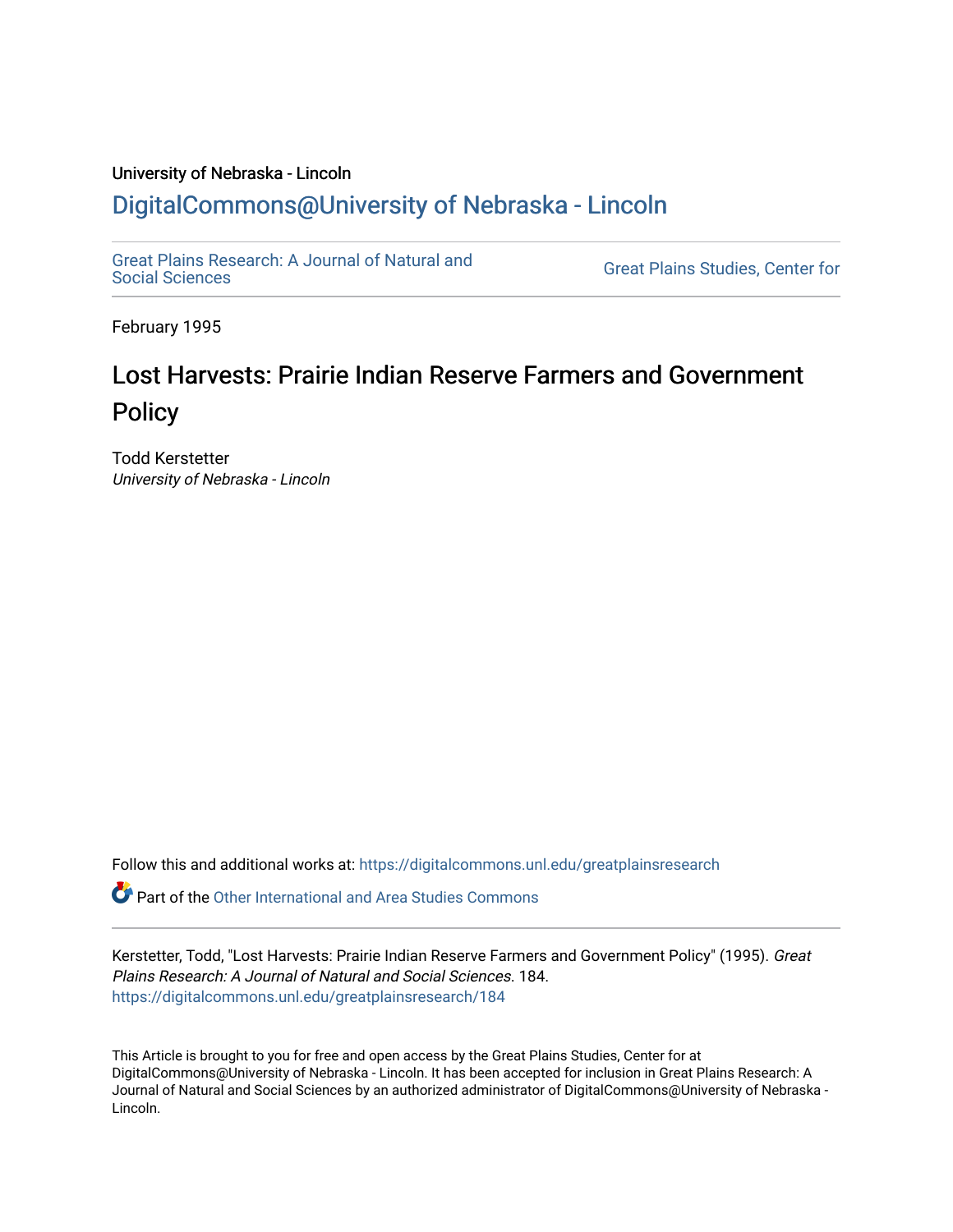Lost Harvests: Prairie **Indian** Reserve Farmers and Government Policy. Sarah Carter. Montreal: McGill-Queen's University Press, 1990. xi+323 pp. Maps, photos, and references. \$US39.95 cloth, (ISBN 0-7735-0755-8).

Until recently, prevailing wisdom in academic circles held that nomadic, buffalo hunting tribes on the Great Plains resisted all efforts to make them farmers. According to the old school, sedentary, regimented agriculturallife on a reservation violated these noble hunters' culture. Sarah Carter says that the old school was dead wrong. Carter, a Canada Research Fellow with the Department of History and Rupert's Land Research Centre at the University of Winnipeg, argues that during the last quarter of the nineteenth century Indians in Canada's prairie provinces stood ready and willing to adopt an agricultural lifestyle. The Canadian government, however, despite its proclaimed desire to make farmers of reservation Indians, enacted policies that actually inhibited successful Indian agriculture and contributed to Indians turning away from farming. Thus she seeks to revise the old interpretation that the prairie province tribes held agriculture in contempt and resisted the government's best efforts to make them self-sufficient farmers.

Carter surveys the history of Plains Indian farming and of government Indian policies through the 1870s. She points out that Plains Indian agricul-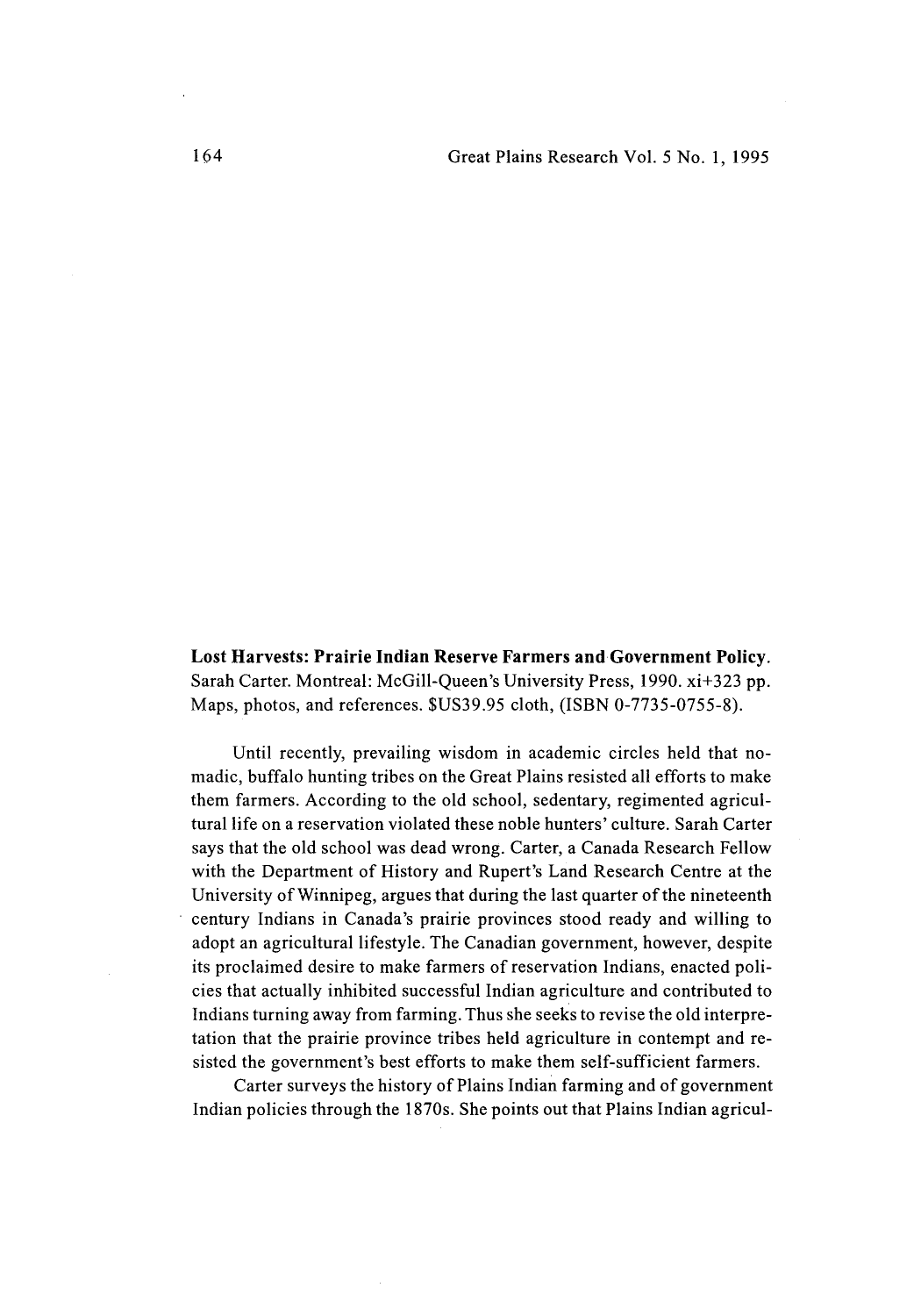## Book Reviews 165

ture far predated its horse culture and that the tribes under consideration-Plains Cree, Assiniboine, Salteaux, and Dakota—not only knew of agriculture, but also had in many cases practiced it. By the l870s, she argues, Plains tribes recognized the need to diversify their economy in the face of rapidly declining buffalo herds and many prepared to embrace agriculture. Despite their experience and willingness, however, they needed government assistance to make the transition.

But thanks to bureaucratic bungling, greed, and other factors, the government failed to deliver. For example, government surveyors recommended Indian reservations be located out of the path of the planned Canadian Pacific Railroad and expected settlement by European-Americans. Unfortunately for the Indians, the railroad's planned route ran through the heart of the best farmland. Locating the reservation away from the railroad, then, deprived them of both good land and access to markets.

Despite these handicaps, many Plains tribes tried to farm. But When they encountered difficulties and asked the government for help, the bureaucracy either turned a deaf ear or reacted ineptly or too slowly. When the government's initial ad hoc Indian policies failed, it responded with new policies which also served to frustrate Indian agricultural efforts. Under the home farm system, the government supplied advisors to teach farming and to supervise the distribution of supplies. Corrupt and ignorant-of both Plains farming and Indian culture-advisors doomed this approach to failure by the mid-1880s.

By the late 1880s and early 1890s, reserve Indians had learned enough commercial agricultural skills to compete with neighboring European-American farmers. Carter argues that to maintain European-American prosperity the government enacted twin policies to limit Indian agricultural productivity. First, the government pushed for allotment in severalty, breaking reserves into small, individual farms. Second, the government urged Indians to emulate peasant farming techniques by having each family produce only to meet its needs, not to produce a surplus for the market. To encourage peasant farming, the government banned Indians from using machinery. Indians, supposedly, needed to advance slowly from their tribal society to peasant farming to commercial farming lest they violate the rules of social evolution and suffer irreparable damage. Meanwhile, government policy hamstrung Indian agriculture.

Although the subtitle suggests merely a policy study, the book contains enlightening ethnographic information about reserve farming. For instance, Carter briefly discusses skills such as milking and butter-making that re